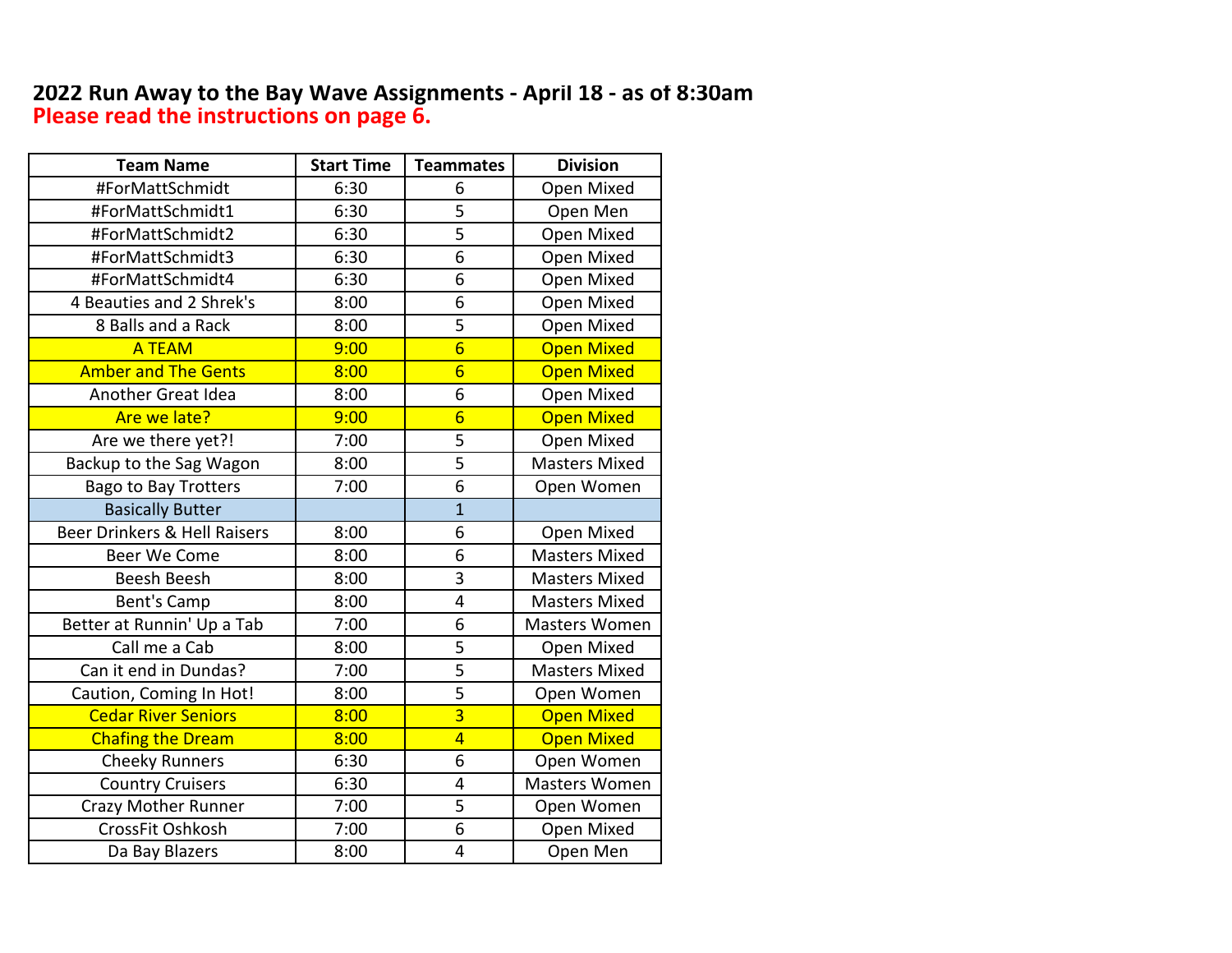| <b>Dazzling Donuts</b>         | 8:00 | 5               | Open Women                 |
|--------------------------------|------|-----------------|----------------------------|
| <b>Deerfield Dashers</b>       | 7:00 | $\overline{6}$  | <b>Masters Mixed</b>       |
| Doggone Tuesdays               | 6:30 | 6               | Open Women                 |
| Drink Now, Run Later           | 7:00 | 6               | Open Women                 |
| Eagle on the Ice               | 7:00 | $\overline{6}$  | Open Mixed                 |
| <b>Everyday I'm Hustling</b>   | 7:00 | $6\overline{6}$ | <b>Masters Mixed</b>       |
| <b>Extra Credit</b>            | 8:00 | 6               | Open Women                 |
| <b>Fast Runners</b>            | 9:00 | $6\overline{6}$ | <b>Open Men</b>            |
| For Donny                      |      | $\overline{1}$  |                            |
| For Fox Sake, RUN!             | 7:00 | $\overline{6}$  | <b>Open Women</b>          |
| <b>Four Old Farts</b>          | 8:00 | $\overline{4}$  | <b>Masters Men</b>         |
| <b>Friends on the Run</b>      | 6:30 | $\overline{2}$  | <b>Masters Mixed Pairs</b> |
| <b>Furst Of All</b>            |      | $\overline{1}$  |                            |
| <b>FVRC</b>                    | 8:00 | $\overline{6}$  | <b>Open Mixed</b>          |
| Get-er-Run                     | 7:00 | 4               | Open Mixed                 |
| <b>Green Bay Runaways</b>      | 8:00 | $\overline{5}$  | <b>Masters Women</b>       |
| Green Leggs & Beyond Bacon     | 7:00 | 4               | Open Mixed                 |
| <b>HAPPY FEET</b>              | 7:00 | 5               | <b>Open Women</b>          |
| <b>Hitchhikers</b>             | 7:00 | $\overline{6}$  | <b>Open Mixed</b>          |
| Hold my beer, I got this       |      | $\overline{1}$  |                            |
| <b>HonorBound Fitness II</b>   | 7:00 | 6               | Open Mixed                 |
| <b>HonorBound Racing</b>       | 9:00 | $6\overline{6}$ | <b>Open Mixed</b>          |
| Hopeful but not confident?!?!  | 8:00 | $\overline{4}$  | <b>Open Mixed</b>          |
| Hoppy 2 Trade Off              | 7:00 | $\overline{3}$  | Open Mixed                 |
| <b>Hot Mess Express</b>        | 7:00 | $\overline{6}$  | <b>Open Women</b>          |
| <b>How I Met These Runners</b> | 7:00 | 6               | Open Women                 |
| Hunter's Edge Archery          | 8:00 | $\overline{2}$  | Open Men Pairs             |
| I Have the Runs                | 8:00 | 4               | Open Women                 |
| I thought they said Rum        | 8:00 | 6               | Open Mixed                 |
| I.P.A.lot                      | 7:00 | 6               | Open Mixed                 |
| I-B-Pro-Fun                    | 7:00 | 5               | <b>Masters Mixed</b>       |
| <b>IbuproFUN</b>               |      | $\overline{2}$  | <b>Open Women</b>          |
| Ice Cream Truck Chasers        | 7:00 | 5               | Open Women                 |
| <b>Iceberg Runners</b>         | 8:00 | $\overline{5}$  | <b>Masters Men</b>         |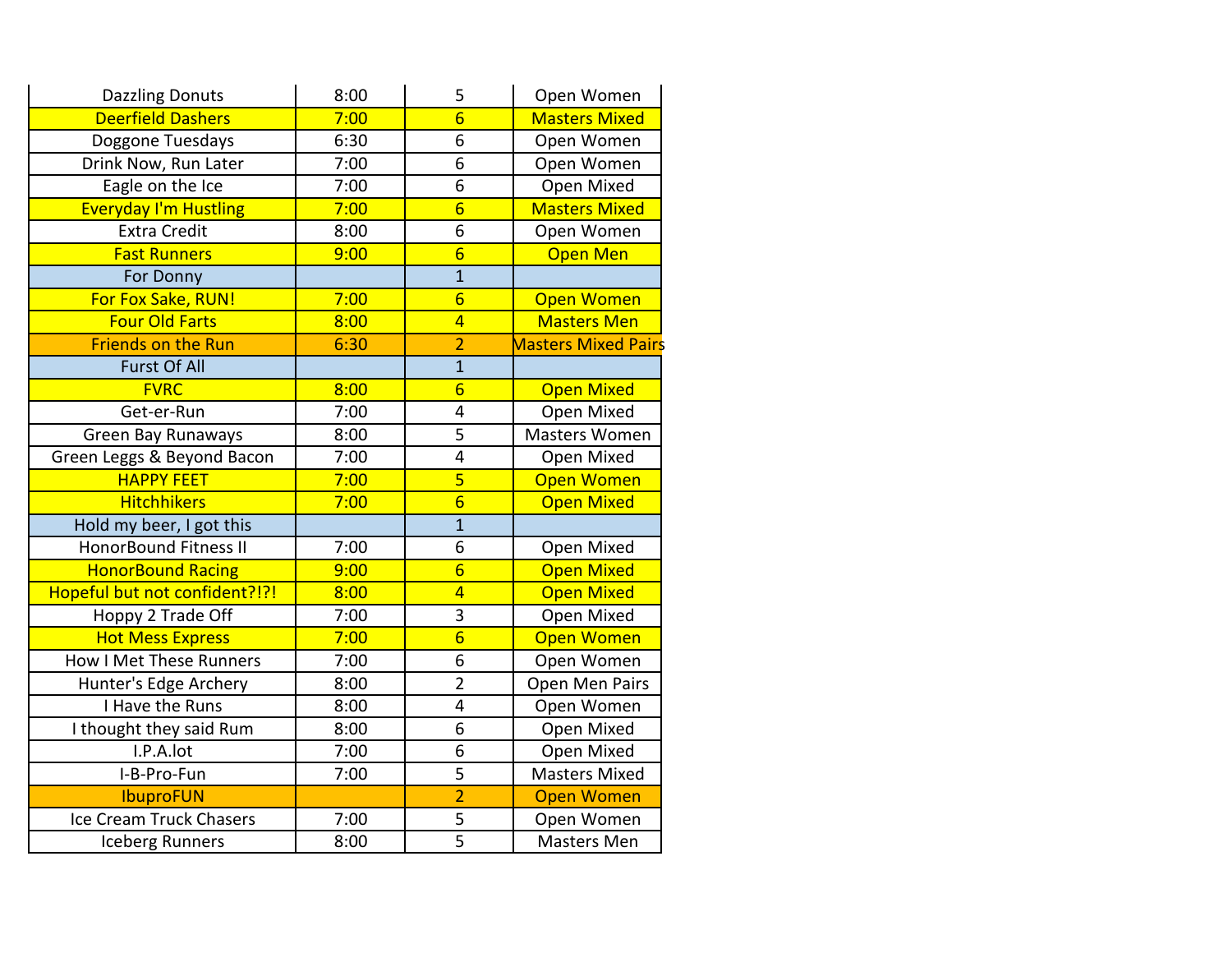| Icy Shanty Hookers                | 6:30 | 6               | <b>Masters Women</b> |
|-----------------------------------|------|-----------------|----------------------|
| In It Together                    |      | $\overline{1}$  |                      |
| Jello Lags                        | 8:00 | $6\overline{6}$ | <b>Open Mixed</b>    |
| Jen Made Me Do It                 | 7:00 | $\overline{6}$  | <b>Open Mixed</b>    |
| <b>Kenny Joggins</b>              | 7:00 | $\overline{3}$  | <b>Open Mixed</b>    |
| <b>Kessler Kids</b>               | 8:00 | $\overline{3}$  | <b>Open Women</b>    |
| Kickin' Asphalt                   | 8:00 | $\overline{6}$  | Open Mixed           |
| <b>Krista's Krew</b>              | 8:00 | $\overline{3}$  | <b>Masters Women</b> |
| Landreman Pride                   | 7:00 | $\overline{4}$  | <b>Open Mixed</b>    |
| <b>Leg Warmers</b>                | 7:00 | $\overline{4}$  | <b>Open Women</b>    |
| Lets go Brandon                   | 6:30 | $\overline{6}$  | Open Mixed           |
| Liar Liar Legs on Fire            | 7:00 | 5               | <b>Open Mixed</b>    |
| Like Fun Only Different           | 8:00 | $\overline{6}$  | <b>Open Mixed</b>    |
| <b>Little Debbies</b>             | 8:00 | 6               | Open Women           |
| Long Distance Relay-tionship      | 7:00 | 6               | Open Mixed           |
| Long Distance Relay-tionships     | 8:00 | $\overline{5}$  | Open Women           |
| <b>M &amp; M</b>                  | 7:00 | 4               | <b>Masters Mixed</b> |
| Meatloaf                          | 7:00 | 4               | Open Men             |
| Miles to Margaritas               | 7:00 | 6               | Open Mixed           |
| MILFs on the run                  | 7:00 | $\overline{6}$  | Open Women           |
| Millers' Mess                     | 9:00 | $\overline{5}$  | Open Men             |
| Mind Over Miles                   | 7:00 | $\overline{5}$  | Open Women           |
| <b>MIXFITS</b>                    | 7:00 | 6               | Open Women           |
| Mommas Kickin Asphalt             | 7:00 | 6               | Open Women           |
| <b>Moms In Beast Mode</b>         | 6:30 | $\overline{3}$  | <b>Masters Women</b> |
| <b>Monday Mayhem and Megan</b>    | 7:00 | $\overline{2}$  | Open Women Pairs     |
| More Miles, Then Margaritas       | 7:00 | $\overline{6}$  | Open Women           |
| <b>MOVE Fitness</b>               |      | $\overline{1}$  |                      |
| <b>Move Fitness Too</b>           |      | $\overline{1}$  |                      |
| Drinking Group Has a Running Prob | 8:00 | 6               | Open Women           |
| No Road Kill Here                 | 7:00 | $\overline{6}$  | Open Mixed           |
| On the Run Again                  | 6:30 | 5               | Open Women           |
| OPE, another relay!               | 6:30 | 6               | Open Women           |
| Our Happy Pace                    | 7:00 | $\overline{5}$  | <b>Masters Women</b> |
|                                   |      |                 |                      |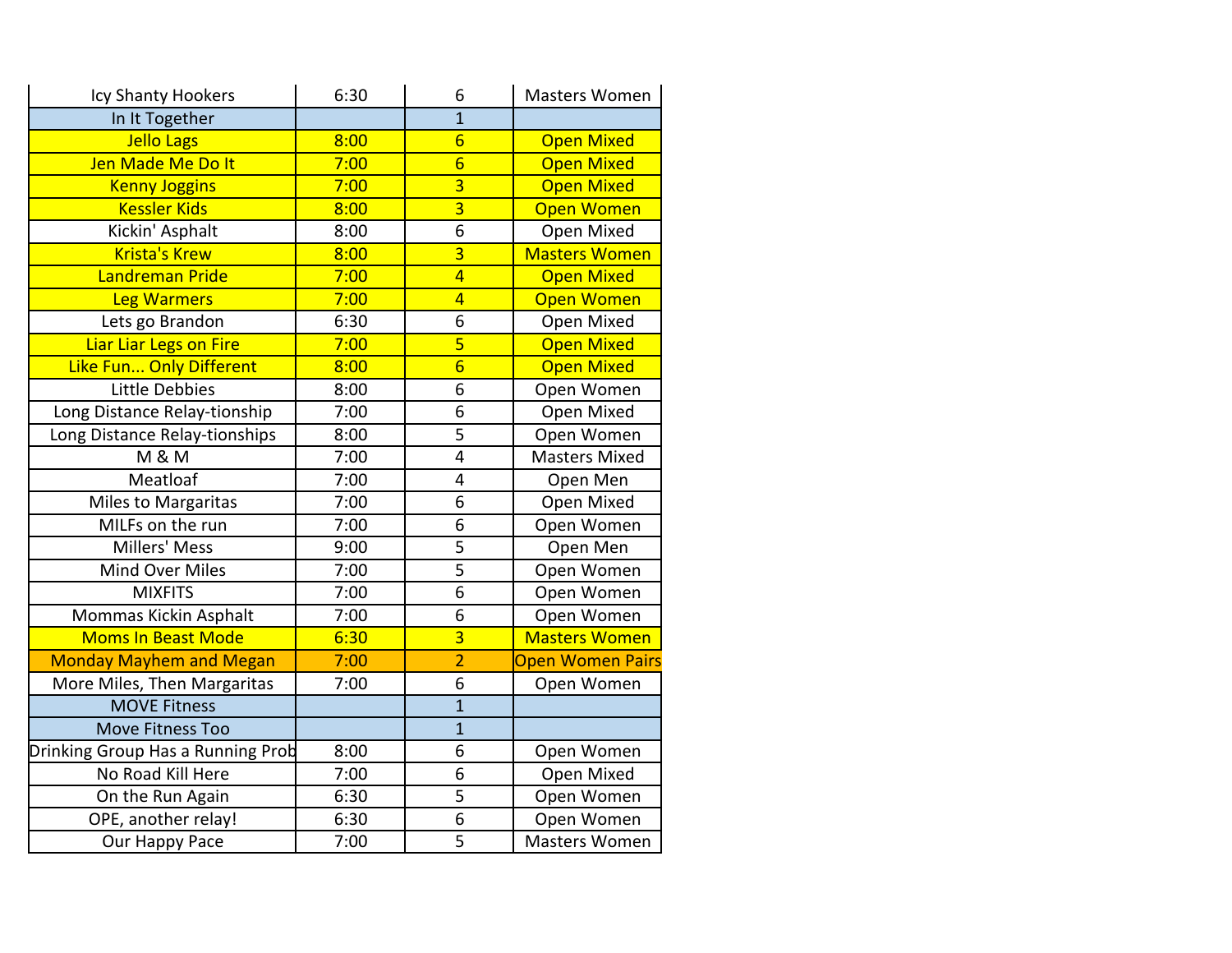| <b>PAPAYA Runners</b>              | 9:00 | 6               | Open Mixed                  |
|------------------------------------|------|-----------------|-----------------------------|
| Paved or Trail - We Still Get Lost | 7:00 | $\overline{6}$  | <b>Open Women</b>           |
| Possibly Slow                      | 8:00 | $\overline{2}$  | <b>Open Mixed Pairs</b>     |
| <b>PUSH Personal Fitness</b>       | 7:00 | 6               | Open Mixed                  |
| Queen City Runners                 |      | $\overline{1}$  |                             |
| Ragnaritas                         | 7:00 | $6\overline{6}$ | <b>Open Women</b>           |
| Ray to the Bay                     |      | $\mathbf{1}$    |                             |
| <b>Rookies</b>                     | 6:30 | $\overline{2}$  | <b>Nasters Women Pair</b> s |
| <b>Rookies 2</b>                   | 7:00 | $\overline{2}$  | <b>Open Mixed Pairs</b>     |
| Run a Little Wine a Lot            |      | $\overline{1}$  |                             |
| Run Away Girls                     | 8:00 | 6               | Open Women                  |
| Run Away To TheBar??               | 8:00 | $6\overline{6}$ | <b>Open Mixed</b>           |
| Run fasta, eat pasta               | 8:00 | $\overline{5}$  | <b>Open Women</b>           |
| Run for the Love of it             | 7:00 | 6               | Open Women                  |
| Run like clowns are chasing you    | 8:00 | 4               | Open Women                  |
| Run Like You're Being Chased       | 7:00 | $6\overline{6}$ | <b>Open Mixed</b>           |
| Runderpants                        | 7:00 | $\overline{6}$  | <b>Open Women</b>           |
| Runderwear                         | 8:00 | 5               | Open Mixed                  |
| <b>Runners Gotta Run</b>           | 8:00 | $\overline{4}$  | <b>Open Mixed</b>           |
| Runnin' on Empty                   | 8:00 | 6               | Open Women                  |
| Running Away From It All           | 8:00 | 6               | Open Women                  |
| Running Ninjas 3.0                 | 6:30 | 6               | Open Women                  |
| <b>Running on Empty</b>            |      | $\mathbf{1}$    |                             |
| <b>Running on Fumes</b>            | 8:00 | $\overline{5}$  | <b>Open Mixed</b>           |
| <b>Running our Hasselhoffs</b>     | 7:00 | 3               | <b>Masters Men</b>          |
| She runs this Town                 | 8:00 | 6               | Open Women                  |
| She Said It Would Be Fun!          | 7:00 | $\overline{4}$  | Open Women                  |
| Shine Bright, Twerk Hard           | 9:00 | 6               | Open Women                  |
| Shut up Legs                       | 8:00 | 6               | Open Mixed                  |
| Ski U Mah                          | 7:00 | 6               | Open Mixed                  |
| Skol                               | 6:30 | 5               | <b>Open Mixed</b>           |
| Smells like TEAM Spirit            | 6:30 | 5               | Open Women                  |
| Sole Sisters                       | 8:00 | 5               | Open Women                  |
| Soles On Fire                      | 7:00 | $\overline{3}$  | Open Mixed                  |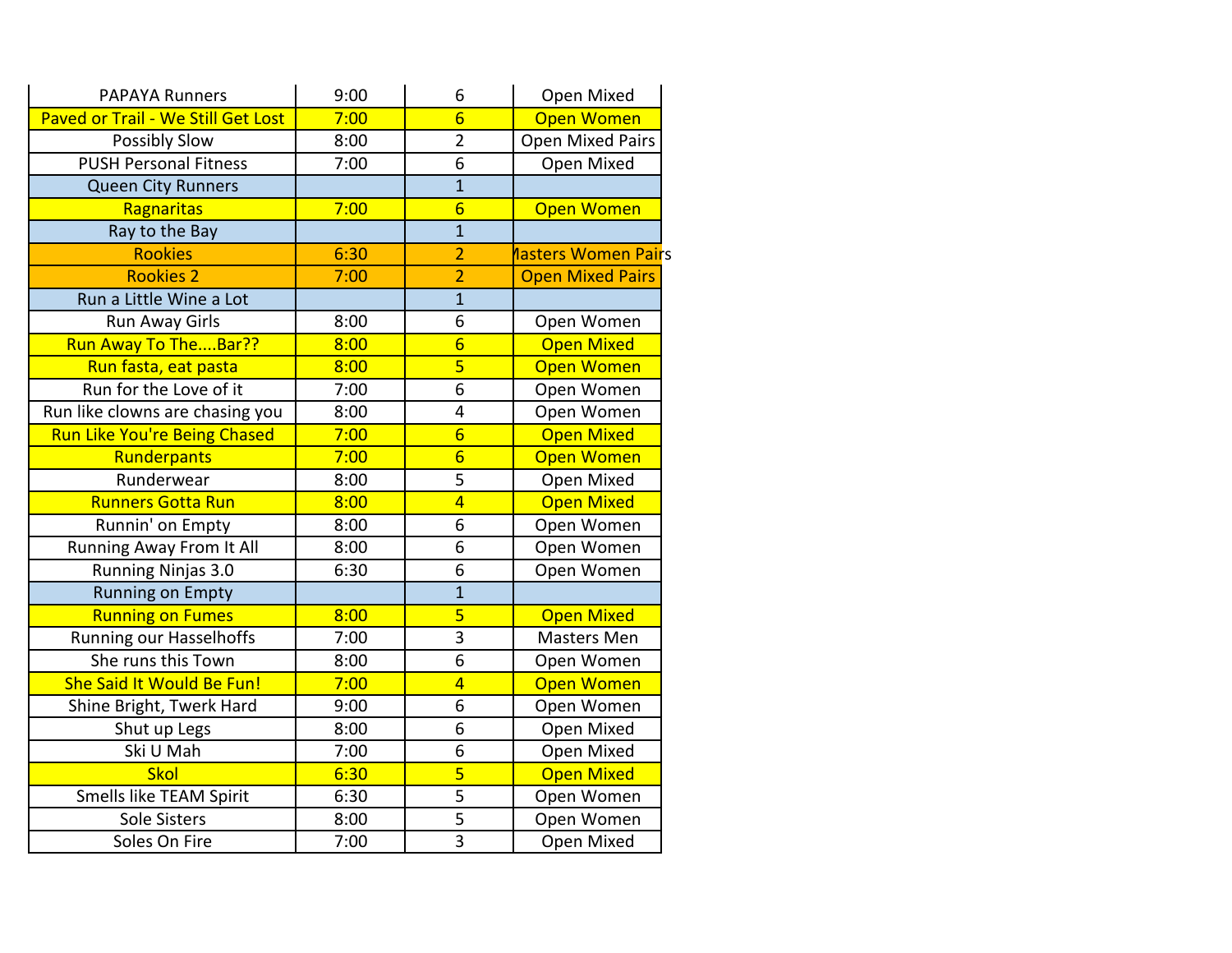| <b>Still running for wine</b>      | 8:00 | $\overline{3}$  | <b>Masters Women</b> |
|------------------------------------|------|-----------------|----------------------|
| <b>Super Yooper Moms</b>           | 8:00 | 3               | Open Women           |
| Superfly                           | 8:00 | 5               | Open Mixed           |
| <b>Sweaty Nuts and Tight Butts</b> | 8:00 | $\overline{6}$  | <b>Open Mixed</b>    |
| <b>Sweet Home Chicago</b>          | 9:00 | 5               | Open Men             |
| Faster Than Our Minivan            | 9:00 | 6               | Open Women           |
| <b>Team Dental City</b>            | 9:00 | $6\overline{6}$ | <b>Open Men</b>      |
| Team H.A.T.                        | 7:00 | 5               | <b>Open Mixed</b>    |
| <b>Team Micaela</b>                | 7:00 | 6               | Open Mixed           |
| Team Middle of the Pack is Back!   | 8:00 | 6               | Open Mixed           |
| <b>Team Millie</b>                 | 9:00 | $\overline{4}$  | <b>Open Mixed</b>    |
| <b>Team Rexy</b>                   | 6:30 | 5               | Open Women           |
| <b>Team Roller</b>                 | 7:00 | 6               | Open Mixed           |
| <b>Team Segway</b>                 | 9:00 | 5               | Open Mixed           |
| <b>Team Wi Run</b>                 | 7:00 | $\overline{3}$  | <b>Open Mixed</b>    |
| <b>Team Witty Banter</b>           | 6:30 | $\overline{3}$  | <b>Open Mixed</b>    |
| The Addiction Walkers              | 9:00 | 6               | Open Mixed           |
| <b>The Blister Sisters</b>         |      | $\mathbf{1}$    | Open Women           |
| The Comeback Kids                  | 8:00 | 6               | Open Mixed           |
| The Corner of Happy and Healthy    |      | $\overline{1}$  |                      |
| The Fast but Flightless Pigeons    | 7:00 | $\overline{2}$  | nasters Women Pairs  |
| The Running Beardo Brothers        | 7:00 | 6               | Masters Men          |
| The Wind is at Your Back!          | 8:00 | 6               | Open Women           |
| <b>Turtle Power</b>                | 7:00 | 6               | Open Women           |
| <b>Unstoppable Soles</b>           | 7:00 | 5               | Open Women           |
| Valhalla                           | 8:00 | 3               | Open Mixed           |
| WAY TO GO MARISSA!                 | 7:00 | $\overline{5}$  | Open Mixed           |
| We are not almost there.           | 7:00 | $\overline{4}$  | <b>Open Women</b>    |
| <b>We Do Hard Things</b>           | 8:00 | $6\overline{6}$ | <b>Open Women</b>    |
| We run this town                   |      | $\mathbf{1}$    | Open Women           |
| We thought this was a pub crawl    | 7:00 | 6               | Open Mixed           |
| We Tri to Run                      | 7:00 | 6               | Open Women           |
| We were told this was a bike race  | 8:00 | 6               | Open Mixed           |
| We would Rather Be Streaking       | 8:00 | 5               | <b>Masters Mixed</b> |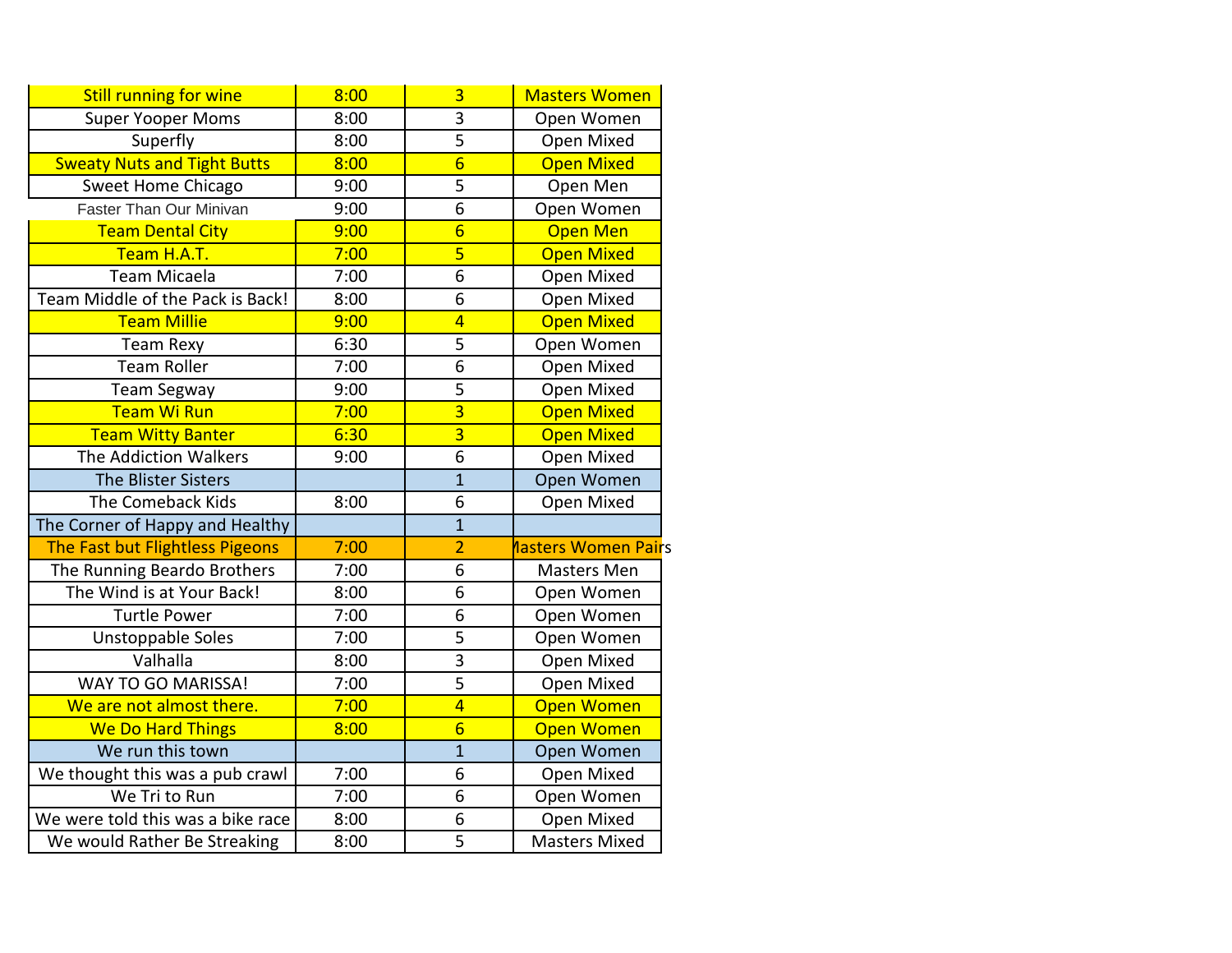| <b>Weakened Warriors</b>               | 8:00 |   | <b>Masters Men</b>   |
|----------------------------------------|------|---|----------------------|
| e're in a long distance relay-tionship |      |   |                      |
| We're Kind of A Big Deal               | 7:00 | 6 | Open Mixed           |
| We've Got The Runs                     | 8:00 | 6 | Open Mixed           |
| <b>Wheaties Box Rejects</b>            | 7:00 | 6 | Open Women           |
| <b>Wheezy Runners</b>                  | 7:00 | 6 | Open Women           |
| <b>Woke up feeling Olympic</b>         | 8:00 | 3 | <b>Open Mixed</b>    |
| woodland runners                       | 7:00 | 5 | <b>Masters Mixed</b> |
| Worst Escape Room Ever                 |      | 1 | Open Mixed           |
| Worst pace scenario                    | 7:00 | 6 | Open Women           |
| Yoopers with Cheese                    | 7:00 | 6 | Open Women           |

## **Instructions for Teams (please read all the way through to last page):**

**old or older) 1. Please check that the number of team members is accurate as well as division. (Masters is all runners are 40 years**

2. If your team is highlighted YELLOW it means that there is at least one member that needs to sign (either because of a 2020/2021 deferral or manual transfer) Please have a team rep reach out: events@runawayshoes.net

3. If your team is highlighted ORANGE it means that you are qualified to run as a pairs team, but it does not look like it was your intention. Please reach out to events@runawayshoes.net to clarify so we can give you

start time 4. If your team is highlighted BLUE you are not qualified to participate because there is only one member of your team currently registered. Please e-mail events@runawayshoes.net so we can complete your team right away and give you a

**For any other team inquires, please reach out to events@runawayshoes.net**